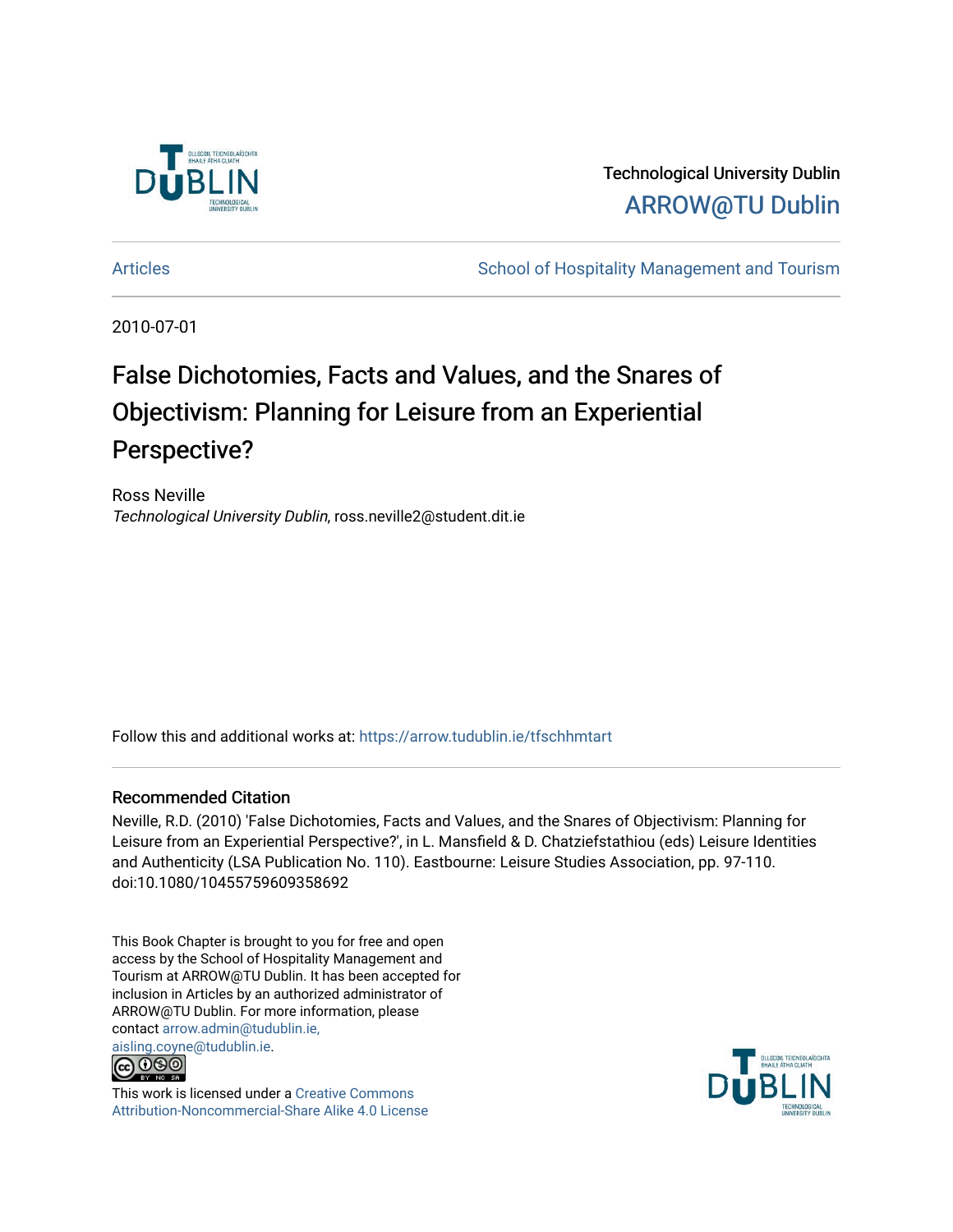# **False Dichotomies, Facts and Values, and the Snares of Objectivism: Planning for Leisure from an Experiential Perspective?**

# ROSS D. NEVILLE

### *School of Hospitality Management and Tourism, Dublin Institute of Technology, Dublin, Ireland.*

ABSTRACT Despite the fact that the experiential perspective has had a profound impact on the way we view leisure behaviour, experiential matters have been renounced for being overtly subjective. As a corollary, experiential matters have been castigated for their inability to offer concrete criteria for leisure policy and the provisions of services. This paper argues that this dismissal of experiential matters is based on an overinflated dichotomy – the fact/value dichotomy – and that, by valorising objectivist approaches to managing leisure resources, experiential matters have become nothing more than a policy-making faux pas. The paper argues that while experiential matters bring many challenges with respect to policy-making and the provision of leisure services, this type of experiential oversight is one of convenience rather than necessity.

Keywords: experiential perspective, false dichotomies, logical positivism, fact/value dichotomy, policymaking.

### **Introduction**

While the leisure studies tradition has invariably tended towards the softer side of the social inquiry impasse, one cannot help but acknowledge the increasing occurrence of the term experience to refer to the types and varieties of actions that we call leisure. For example, the terms of the hermeneutic/phenomenological embrace in the leisure literature have been characteristically experiential, seeking a greater representational variety of leisure forms (cf. Harper and Hultsman, 1992; Hemmingway, 1995; Hultsman and Harper, 1992). Moreover, it has been posited by some that leisure is better suited to a phenomenological understanding – especially since it is such a multifaceted, social, and relational construction (cf. Dawson, 1984: Harper, 1981; Howe, 1991; Schmitz-Scherzer, 1990). The experiential repose, of course, is more than characteristically methodological. While it might be crude to differentiate it as a unified or unifying narrative, the ongoing trend towards an experiential perspective represents a broad shift in the intellectual sensibility of the West towards a postrationalistic society. The Enlightenment project, or so it goes, left us with a culture premised on the notion that rationality would provide adequate understandings of how the universe operates, adequate meanings for human lives, and adequate solutions to human problems. According to Neville (1992: p. 338), however, "[t]here is a sense in much contemporary writing that rationality, like Christianity and Marxism, has been tried and has failed." The experiential perspective, as such, is a reactionary repose. It is rooted in the Romantic critique of Enlightenment rationalism which, after Rousseau and the Romantic poets, emphasised the concept of life. It is clearly evident in Hegel's contrast between life and positivity, Schleiermacher's appeal to feeling against sterile positivism, and Schiller's call for aesthetic freedom against an increasingly mechanistic society (Gadamer, 2004 [1975]). As such, if it can be said to have been reactionary, then it has been equally emancipatory.

If one contemplates leisure action, this Romantic ethic offers a lens through which leisure can be regarded as symbolically rich, inherently meaningful and capable of communicating meaning. It brings with it a view of leisure behaviour that is more typical of animals than machines, that our relationships with objects, possessions, and activities are essentially social, embodied, and emotional (not to mention playful and autotelic), and that rationalistic models of consumption (leisure or otherwise) have taken what is essentially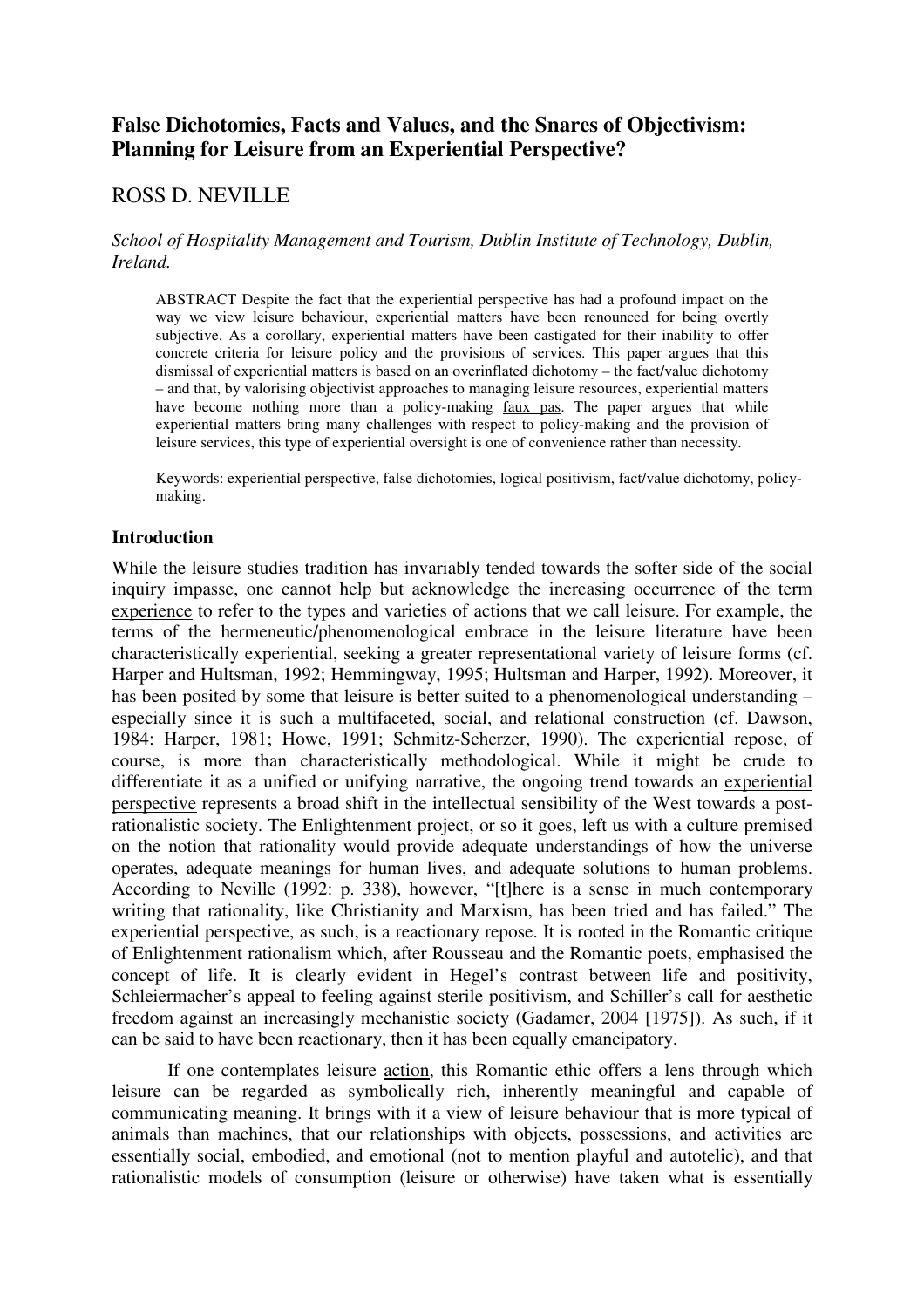emotional and inherently meaningful and have approached it from neoclassical angle. While much of the current experiential theory has been guilty of adjectival intemperance and has been described as being ideological<sup>1</sup> (cf. Carù and Cova, 2003 Holbrook, 2007), the experiential perspective certainly demarcates some distinct ground from which the relationship between consumers, products and services, and symbolic meanings can be addressed. In fact, where other disciplines have discussed experiential consumption, they have focused almost exclusively on leisure activities (cf. Arnould and Price, 1993; Celsi, Rose and Leigh, 1993; Hirschman and Holbrook, 1982; Holbrook, 1995; Holbrook and Hirschman, 1982; Holbrook, Chestnut, Oliva and Greenleaf, 1984).

 If the experiential perspective offers all of this to our understanding of leisure action, then what does it offer to leisure practice? Well, given the title of the recently held LSA Annual Conference 2009 – 'Leisure Experiences: Participating, Planning, Providing' – one would be led to believe that it offers (or has offered) a great deal. Nothing, it seems, could be further from the truth. While this, of course, is my own personal reading of the conference title – and perhaps one among a great many – it seems as though there continues to be an indefatigable tension between ideological positions on the one hand and the actual provision and delivery of leisure products and services at the ground level on the other. That is, despite the fact that the experiential perspective has had a profound impact on the way we view leisure behaviour, experiential matters have been renounced for being overtly subjective and for their inability to offer concrete criteria for leisure policy and the provisions of services. While it is acknowledged that the experiential view brings with it many challenges, the purpose of this paper is to argue that the dismissal of experiential matters is based on an overinflated dichotomy – a dichotomy that seems to be one of the lasting remnants of positivistic science – and that, by separating fact and value and valorising objectivist approaches to managing (providing for) leisure products and services, experiential matters become nothing more than a policy-making faux pas. The paper discusses some of the consequences of dichotomous thinking and, finally, the notion of planning for leisure from an experiential perspective.

# **False dichotomies in leisure research: Are we nearly there yet?**

According to Rorty (1989: p. 9), "[i]nteresting philosophy is [usually] a contest between an entrenched vocabulary which has become a nuisance and a half-formed new vocabulary which vaguely promises great things." If this notion is extrapolated to cover leisure research, we might pose the following question: if the experiential perspective really offers great things, then what does it seem to be up against? Well, if as Burton (1996: p. 28) suggested, "[l]eisure studies has suffered…from the inappropriate use of dichotomies" then logical positivism's separation of fact and value is by all accounts the most dangerous – and its danger is not lessened by the fact that it has been so widespread.<sup>2</sup> Western thought, Burton argues, "is characterized by the use of dichotomies…[and] such dichotomies are central to rational positivistic science" (p. 19). He argued further that, although there is an increasing plurality of methodological representations of leisure behaviour, "[the] increased questioning of positivistic, quantitative science…has not led to a serious re-examination of the appropriate place of logic and reason in the social domain" (p. 18). The following sections of this paper seek to both elucidate and address the nature of this impasse and, moreover, it's implications for leisure.

# A case of thy blood or mine?

If, looking back, the logical positivists were to be considered experts at anything outside of "language, truth, and  $logic$ <sup>3</sup> it is clear, given the vehement expression of their theses throughout the scientific enterprise, that it was marketing. Now while this might appear to be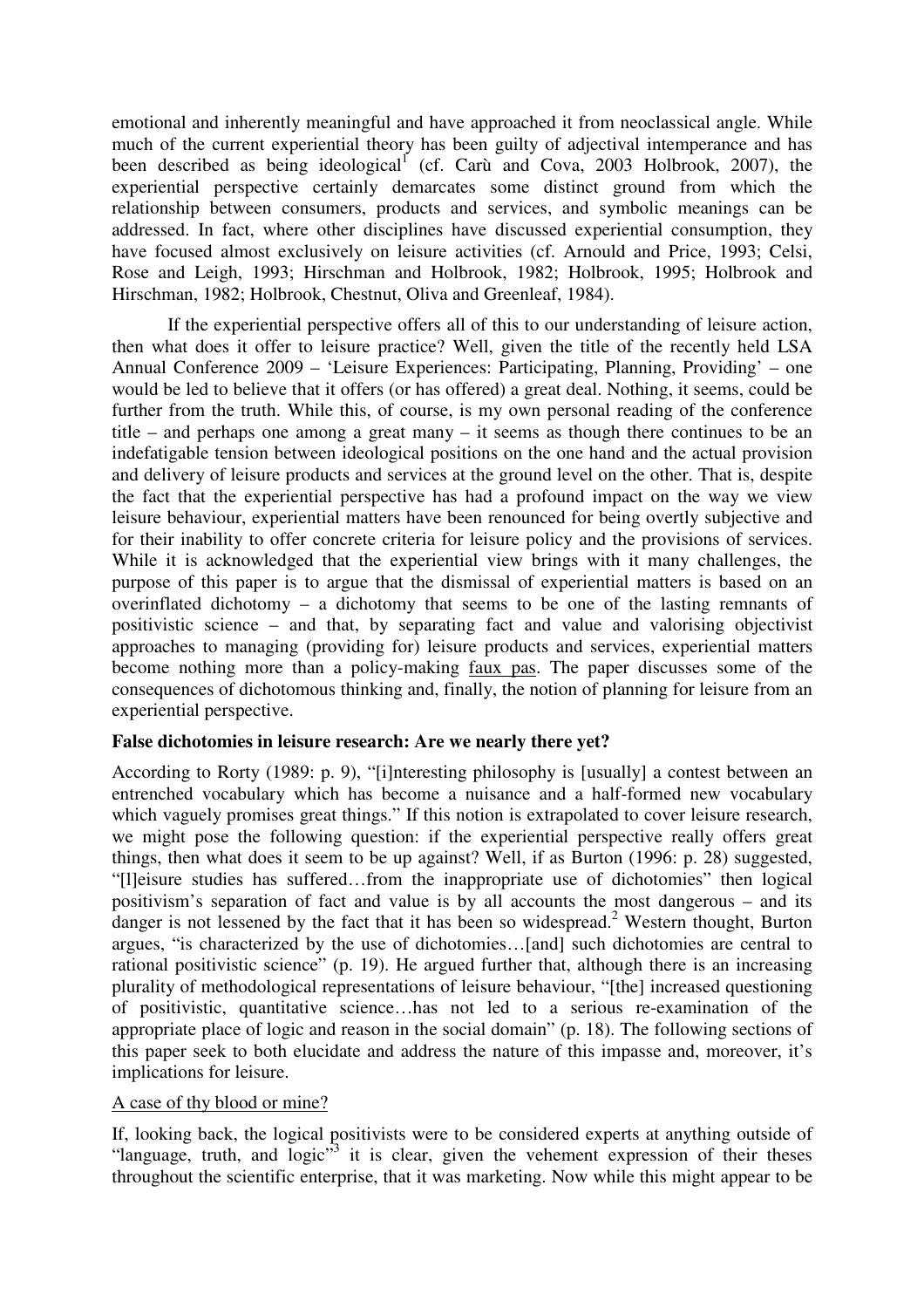a rather irreverent remark, Magee (2001) has also likened the members of the Vienna Circle to a sort of pseudo-political party. He described how they "self-consciously organized themselves like a political party, with regular meetings, publications and international congresses, propagating their doctrines with missionary zeal" (Magee, 2001: p. 95). The brand of thinking behind their campaign was clearly dichotomous, a style within which the separation between fact and value was a clear forerunner.

 Logical positivism, according to Putnam (1995: p. 155), "was fundamentally a denial of entanglement, [and] an insistence on sharp dichotomies: science-ethics, sciencemetaphysics, analytic-synthetic" (emphasis added). This denial of entanglement was based on a tripartite system of classification that, according to the logical positivists at least, could be applied to absolutely every meaningful judgement. All of our putative judgements, Putnam (2002) recalls, were to be classified as (i) analytic, and thus tautological or true by convention, (ii) synthetic, and thus empirically verifiable or falsifiable, and (iii) those that are cognitively meaningless. This tripartite classification system served as an Occam's razor of sorts, cutting away all matters that could not be rationally justified and dumping them in the metaphysical wastebasket. As Carnap made clear in his book The Unity of Science, "[a]ll statements belonging to Metaphysics, regulative ethics, and (metaphysical) Epistemology have this defect, are in fact unverifiable and, therefore, unscientific. In the Viennese Circle, we are accustomed to describe such statements as nonsense (after Wittgenstein)" (cited in Putnam, 2002: p. 18: emphasis added). Because verification or falsification do not operate in the arena of evaluative judgements (in ethics or aesthetics for example), value judgements were deemed to be logically weak (McNamee, 1994). Moreover, not only were value terms deemed to express mere assertions (or imperatives) and not logical arguments, the fact/value dichotomy was further premised on the notion that value terms could not (and did not) describe states of affairs in the world. So, for scientists at least, value judgements were deemed to be cognitively meaningless.<sup>4</sup>

 But of course, it wasn't just scientists. And while matters of fact and value might seem like ivory-tower issues, nothing it seems could be further from the truth. Both Putnam (1995; 2002) and Sen (1987) highlight how this dichotomy came to be regarded as undoubtedly correct by economists in the first half of the twentieth century (in the US in particular), citing Lionel Robbins as its most (in)famous proponent. Robbins emphasised the arbitrary character of ethical discussion in jettisoning welfare economics (at the depths of the depression Putnam reminds us). The position, in Robbins' terms, can be stated as follows:

If we disagree about ends it is a case of thy blood or mine – or live and let live according to the importance of the difference, or the relative strength of our opponents. But if we disagree about means, then scientific analysis can often help us resolve our differences. If we disagree about the morality of the taking of interest (and we understand what we are talking about), then there is no room for argument (Robbins, 1952 [1935]: p. 150).

Sen (1987) makes an important comment on this Robbinsonian perspective – and one that could be extended to logical positivism more generally. In asserting his position, Robbins appears more concerned with establishing a negative proposition that disagreements about ends are "non-scientific" (or not amenable to scientific verification) rather than asserting the positive proposition that there is a "normative" or "ethical" character to such disagreements. The net effect of Robbins' position was that one could only talk about ethics and economics in juxtaposition because economics deals with ascertainable facts and ethics with obligation and evaluation. As Putnam (2002: p. 54) described, "[w]ith one stroke, the idea that the economist could and should be concerned with the welfare of society in an evaluative sense was rejected." Through a policy-science whose recommendations impact the lives of billions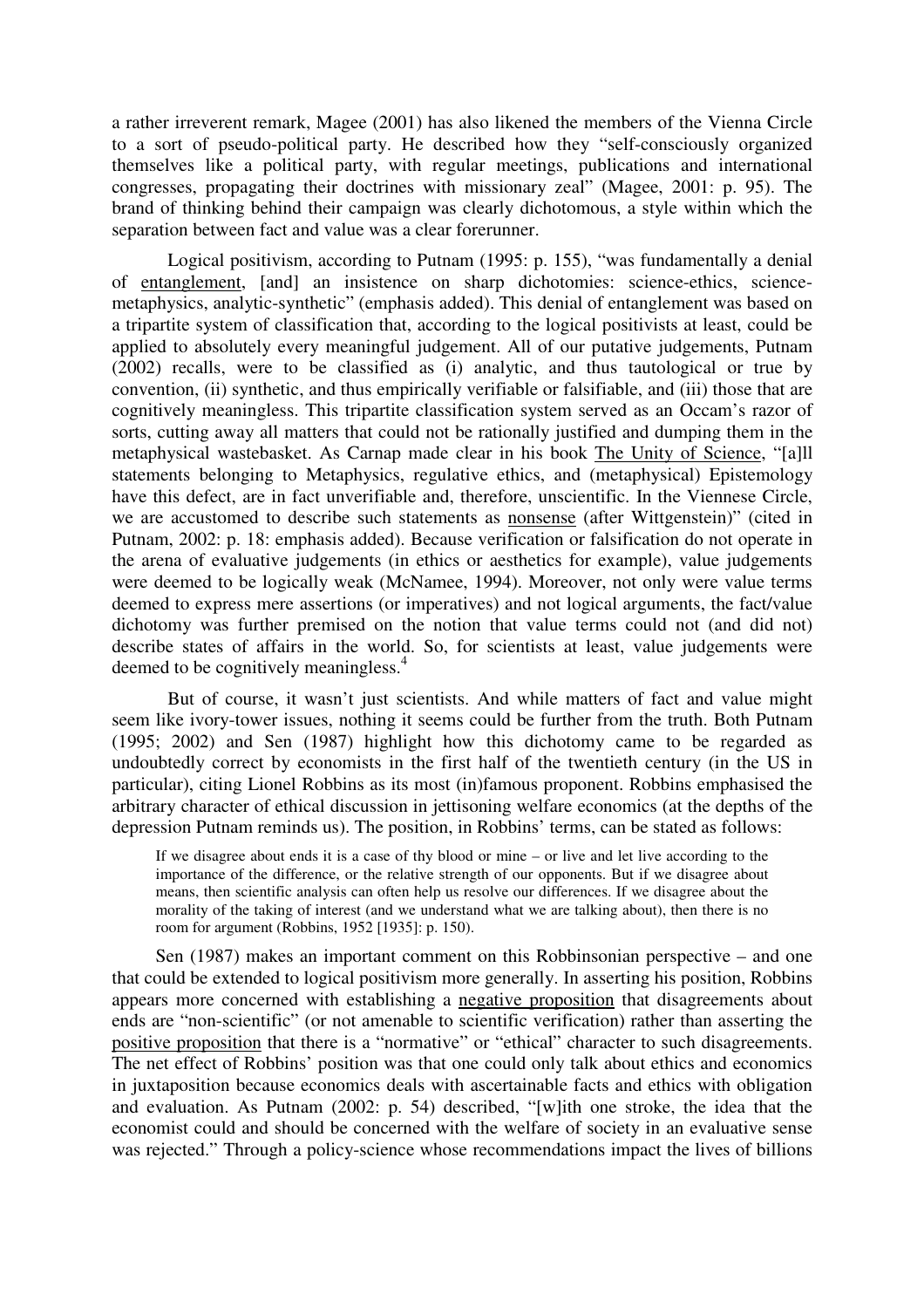of people through governmental and non-governmental organisations, it seems as though there is no aspect of human life that has gone unaffected by this kind of objectivism.<sup>5</sup>

 It will be conceded that Robbins' work preceded the collapse of the analytic-synthetic in Quine (1951). However, values (and experiential matters in general) remain very much a vexed question outside of philosophy to this day. As Bernstein (2005: p. 253) observed, "[e]ven though the analytic-synthetic and the fact-convention dichotomies…have collapsed, the idea that there really is an unbridgeable gap between fact and value stubbornly persists." Modern marketing-management theory<sup>6</sup> is an excellent case in point – and one that is relevant to leisure since it concerns the distribution and marketing of goods and services in the consumer marketplace. The work of Peter Drucker provides a useful context to explore this connection. While Drucker is most affectionately remembered for his pioneering role in the development of the marketing concept, there is no doubt that his work (and modern marketing-management more generally) is of an objectivist bent. Because its purpose is to create a customer, Drucker (2007: p. 16) writes, "the business enterprise [leisure or otherwise] has two – and only two – basic functions: marketing and innovation." Drucker shared with fellow strategist Michael Porter (among many other notable contemporaries who popularised his work) the recognition that the spirit of innovation is central to the project of competitive advantage. The entrepreneurial firm combines elements of production through acts of innovation – in such areas as design, process, distribution, resource allocation/utilisation, training etc. – in the creation and offering of value. And since Drucker states "You cannot manage what you cannot measure" modern marketing-management aims to establish empirically verifiable links between product features – the controllable elements of the marketing mix – and the image resulting from it. Timeless epithet or not, this line of thought is increasingly problematic: not least because it overlooks shifts in consumer assessment of quality and value throughout the second half of the twentieth century (see Firat and Schultz II, 1997; Firat and Venkatesh, 1995; Firat, Dholakia and Venkatesh, 1997); but most disconcertingly, because it allows for the dismissal of all kinds of experiential concerns. That is, although modern marketing-management espouses a customer-centric approach, it fails to acknowledge the potentially negative consequences of consumption. As Hirschman (1989: p. 644) noted, "where there [is] a possibility for experiencing joy [in consumption], there [is] also the possibility of experiencing anguish; and consumers who [know] the exhilaration of success may also encounter the depression of defeat." The experiential consumer, as Hirschman put it, "[has] had to face the full consequences of his thoughts, his senses and his emotions" (ibid.). From the beginning then, the objectivist approach allows for the dismissal of hard ethical questions with respect to the use, misuse, and abuse of consumer products and services. Not only does the modern marketing concept appear self-refuting in this light, but it can also be said that the heights of Drucker's position with respect to the spirit of innovation is tempered significantly by the depths of his position with respect to business ethics (see Schwartz, 1998). Moreover, it can be confidently assumed that similar issues arise (and continue to arise) in leisure, especially since products, services, and activities of the experiential kind are often considered to be leisure related.

 If, as Kuhn (1962) noted, the dominant paradigm explained why mature sciences progressed and others did not, then one immediately recognises why the products of a positivistic science became, for many, so ineluctable. Because knowledge was the province of philosophy, and because it was only the physical science that produced "real" knowledge, science earned an honorific status in modern culture. Indeed, since science was making progress – something that philosophy has often been criticised for its lack of – it was science that seemed to become foundational to culture. As Smith (2003: p. 122) described, "[since] philosophers thought science was the royal road to truth, they latched onto logic as the slice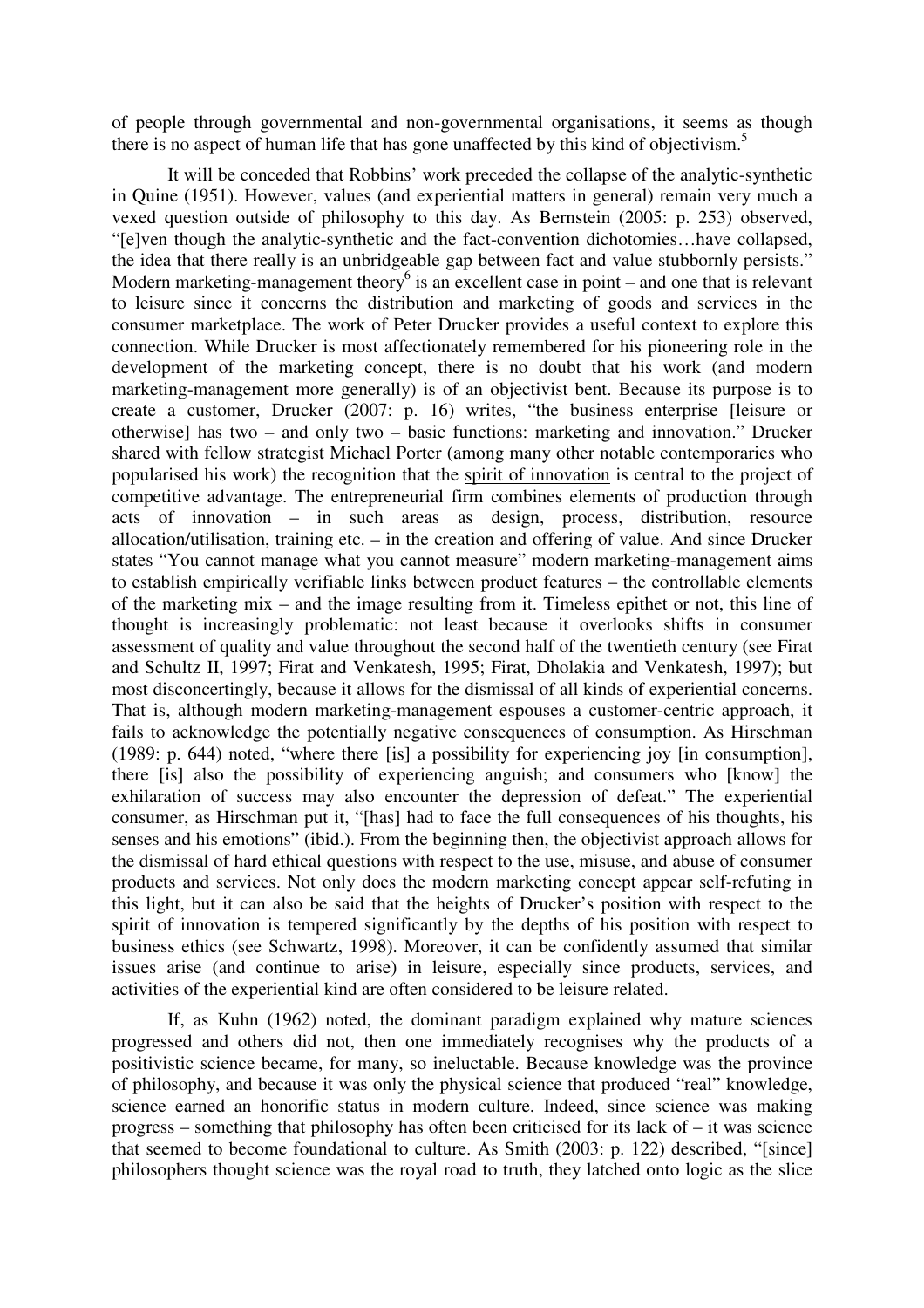of science that they could service: let the experimental scientists discover synthetic truths…[and] philosophers…monitor the analytic truths that were also needed" (emphasis added). This sort of philosophising, as such, became the hand-maiden to science; serving to clean up the logic as it were. Understood in this light, the dichotomous nature of logical positivism turns out to be rather self-serving – serving to legitimise philosophy's place in a culture dominated by science. Looking back, it would not be absurd to say that the diffusion of logical positivism and its objectivist bent throughout the scientific enterprise (and beyond as the aforementioned examples suggest) was as much a product of "how it was being sold" as it was of "what was being sold." And if that's not Marketing 101, then I don't know what is.

# **The snares of objectivism**

Because science is a successful institution, the inclination towards objectivism is an understandable response to a culture that not only prizes success, but demands it. The revival of classical economic theory in the early twentieth century in the United States is case in point – especially since increasing mathematical rigour was central to the entire project (cf. Putnam, 2002; Walsh, 2000). The development of modern marketing-management and consumer behaviour theory proceeded in a likewise direction. Business Schools were scorned for their lack of academic rigour and, as such, their inclination towards an objectivist approach has been characteristic of their struggles for academic legitimacy (see Holbrook, 1995). So it has been with leisure research (see Hemmingway, 1995). Furthermore, such developments were regarded as largely positive, enabling all of these disciplines to assume a more privileged place among the more traditional social sciences. While it is more difficult to make a historical connection between this increased scientism and changes in the concerns of leisure provision, it is clear that leisure has not been exempt from the productive and performative demands of this type of culture. Indeed, in some respects it has taken centre stage. Just as work has been in the past, leisure is now represented as one of the major sites for the production of efficient bodies and for readying embodied subjects for the performative demands of technological culture (cf. Shilling and Mellor, 2007). One need only reflect on the changing nature of community leisure, the conflation between the delivery of sport and the delivery of social objectives, and the use of sport and leisure as strategic tools for actualising national standards of well-being for evidence of this connection. This connection, one might argue, is also self-serving. Moreover, this connection and the objective characteristics underlying it can be challenged on a number of aspects. The following are but a few: (i) the criteria for evaluating leisure practices, (ii) the rationality and motivation of leisure actors, and (iii) the resultant definitions of "normality" central to objectivist perspectives.

# The criteria for evaluating leisure practices

The objectivist argument is most succinctly described in McNamee's (1994) paper Valuing Leisure Practices. While his own position is not to be interpreted as objectivist,<sup>7</sup> McNamee argued that "the subjectivist thesis is to be shunned by academics and other professionals concerned with leisure" (p. 291). The central reason for this, according to McNamee, is that "it offers no criteria (and hence no logical basis over mere preference) against which to evaluate such practices or make subsequent policy decisions" (p. 291-292: emphasis added). If we are concerned with what leisure practices are worth providing, "[t]he subjectivist thesis offers us no clues or direction" (p. 292). While this seems certainly to be the case, the objectivist position appears equally fraught with difficulties.

The snares of objectivism are to be found in Coalter's (1998) critique of the normative citizenship paradigm. According to Coalter, "it was accepted that public [leisure] provision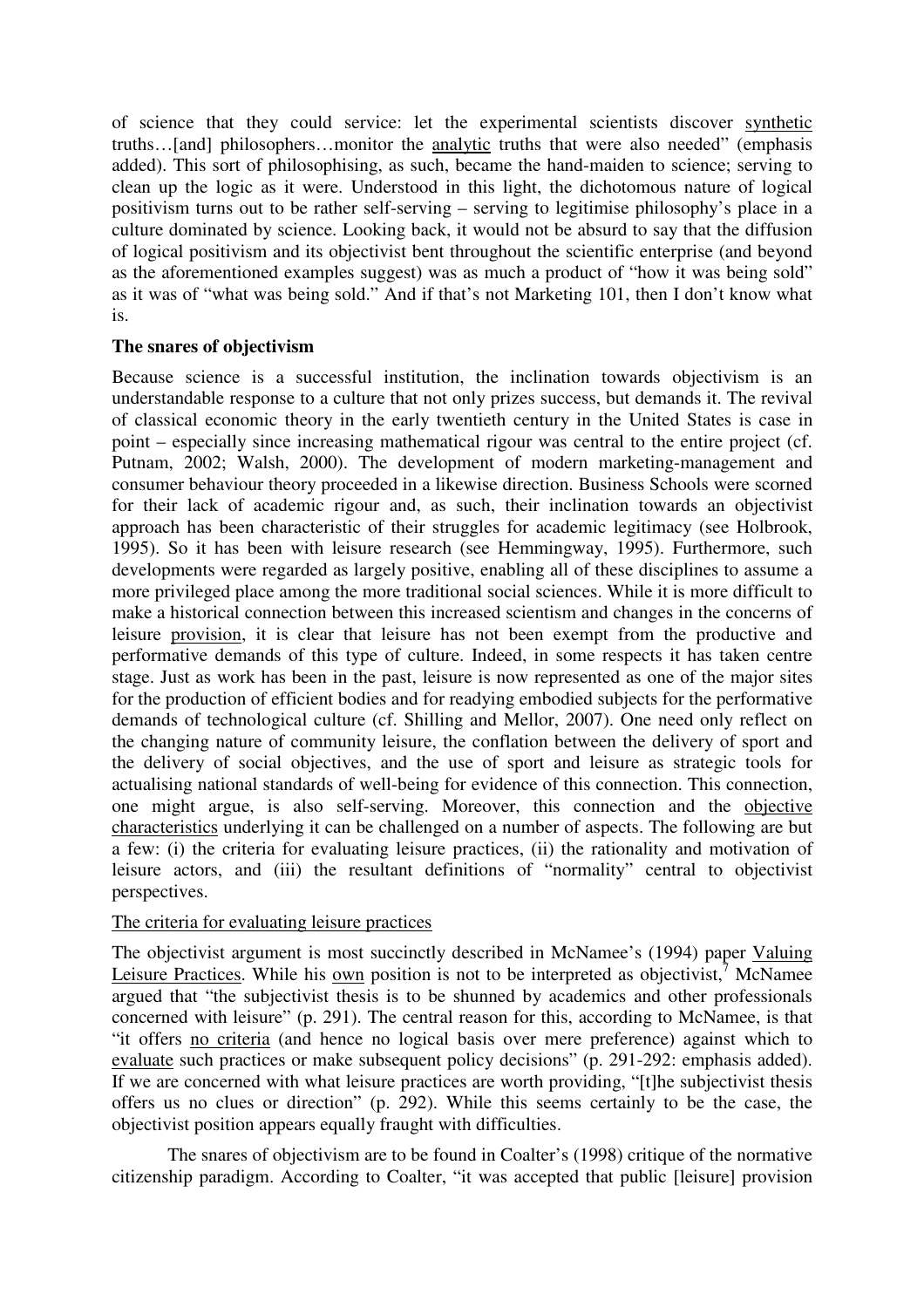must provide equal opportunities for all…democratise areas of public leisure…reduc[e] constraints and encourag[e] participation" (p. 27). By the late 1980s, however, Coalter observed that leisure services came under attack for their failure to cater for those groups most in need. Because the provision of services were determined almost exclusively by "experts" (professionals, bureaucrats, the social elite etc.), the objectivist orientation led to a "crisis in the relationship between citizens and inflexible, bureaucratic and non-responsive public services" (Coalter, 1998: p. 28). In fact, while Coalter's discussion is directed towards the areas of public leisure provision that deal with the management of public sports and recreation facilities, it seems as though the management of tourist sites also provides examples germane to the problems with an objectivist position (heritage attractions in particular).

Rojek's (1988; 1995) discussion of citizenship rights relating to the management of access at Stonehenge provides a particularly revealing example. Since the state undertakes the management of these resources "for all," Rojek highlighted how this can raise problems with social groupings who seek to occupy these public spaces in a manner conflicting with those specified by the state. By defining a minimal set of uses for the site (an objectivist orientation) the state stigmatized and obstructed groups who defined the use-value of the site on different terms. The application of secular, bureaucratic distinctions on site management, Rojek writes, has contributed to the disenchantment of the monument. For these minority groupings, the state has "violat[ed] the mystical integrity of the site…turning Stonehenge into just another tourist attraction" (p. 73). More recently, Garrod and Fyall (2000) have suggested that the key performance indicators utilised in the management of heritage attractions are anathema to the sustainability imperative. Site managers, according to Garrod and Fyall (2000: p. 698), "expect heritage attractions to adopt a largely reactive strategy towards the sustainability issue…[and] accept that more costly impacts are inevitable rather than…tak[ing] strategic measures to moderate them." The more explicit claim in this instance is that recreational welfarism (and notions of "access for all" and "equal opportunities") is at odds with the curatorial approach to site management.<sup>8</sup> As this preservationist position celebrates the inherent or intrinsic value of artefacts and monuments, management see themselves more as guardians of the past rather than tourism providers or facilitators of community leisure. So, although Poria and Ashworth (2009) have argued that heritage tourism can act as a mechanism for social stability, identity realization/creation, and solidarity, the curatorial approach to site management represents a significant barrier to this normative imperative.

Despite the fact that the experiential aspects of leisure consumption have been castigated for their inability to offer evaluative criteria for leisure policy, the key performance indicators typical of objectivist positions have also come under critical scrutiny – for their inability to develop welfare-related performance targets in particular (Coalter, 1995; 1998). Moreover, there appears to be nothing like a consensus on what the evaluative criteria should be. If performance related targets such as increasing visitor numbers or visitor spend are too crude, what are the alternatives? Increasing solidarity? Increasing social capital? Increasing societal efficiency? The objectivist orientation founders on the fact that any one of these normative imperatives assume a collective set of objectives, which is clearly a contentious issue. Indeed the idea of providing more and more of something is but a lasting remnant of utilitarianism and its image of homo economicus. It seems at least as plausible to say that what people want is not more value, or more of a given commodity, but different types of value – a point discussed at length in Holbrook (1999). Taken together with the broader leisure sector, the snares of objectivism highlight various inherent tensions between ideological positions and the actual provision, delivery, and consumption of products and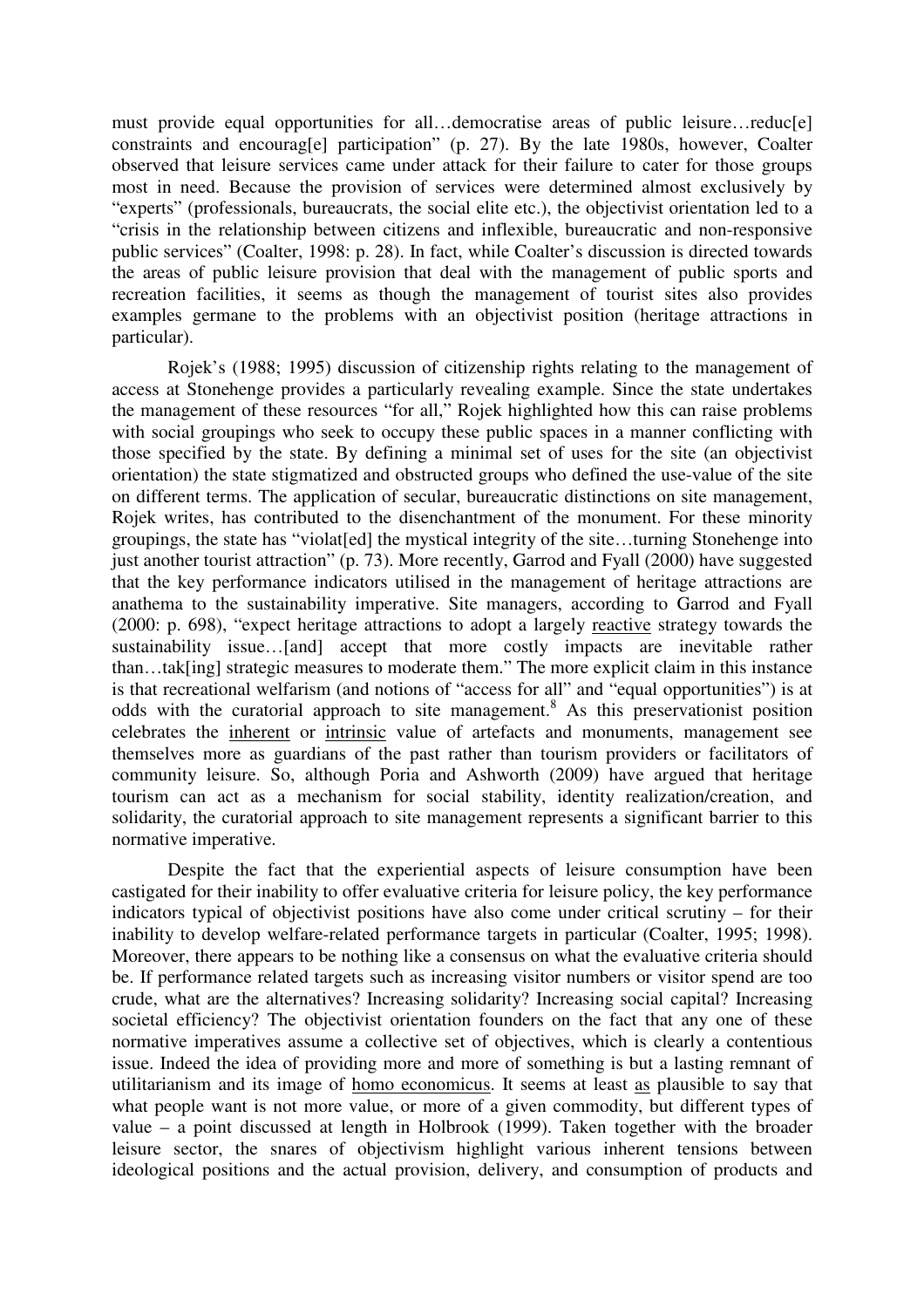services at the ground level. $9$  The tension, that is, between public projects and shared vocabularies on the one hand, and private projects of self creation, aggrandisement, and even self-debasement on the other. The assumption of rationality is central to this tension.

#### The rationality and motivation of leisure actors

The standard picture of economic man is a picture of rationality. And the assumption of rational behaviour has played a central role in modern economic theory. As such there are various objective characteristics (or foundations) from which economics must proceed. As Antonides (1996: p. 245) explained:

Economics is based on the assumption of rational behavior, in the sense that it can be understood by asking how well-informed individuals would act to secure their best advantages. It is assumed that individuals have utility functions…that enable them to rank order all possible states of the world in terms of the satisfaction provided for them. Furthermore, individuals are assumed to be able…to determine which states of the world are attainable for them. From these states, individuals choose the ones yielding the highest utility (emphasis added).

Moreover, as Sen (1987) noted, "[h]uman beings are assumed to behave rationally, and given this special assumption, characterizing rational behaviour is not, in this approach, ultimately different from describing actual behaviour" (p. 11: emphasis added). The underlying assumption of rationality, its attendant assumption that rational behaviour is directed towards the maximisation of self-interest, and the assumption that all partners to a transaction (economic or otherwise) are reasonably well-informed seem to be problematic from the beginning. This, it seems, is an issue pregnant for those academics, professionals and policy-makers concerned with models of behavioural change.

The case of free-time physical activity presents an interesting example of where this seems to be especially the case. A wealth of medical research which has emerged over the past number of decades has substantiated the existence of health-related benefits of exercise and regular leisure-time physical activity. As such, sport and leisure have been leveraged by governments and policy-makers of all kinds in order to militate against the increasing trend towards obesity and inactivity. The underlying assumptions of the resulting interventionist models, however, need to be examined more closely. According to Sassatelli (1999; cf. Crossley, 2006) – whose research focused on the construction of the fitness experience – while clients clearly recognise the "rationality" of undertaking fitness workouts as being useful in mitigating the effects of degenerative conditions and in projects of self-creation they simply do not get into it. They understand that fitness workouts are useful in producing a better body (both functionally and aesthetically) yet they fail to maintain anything like a steady trajectory of their fitness participation. Her research exposes the limits of rational models of choice behaviour. Perhaps most disconcertingly, her research highlights that the more desired objectives are perceived as vital, the more participants will feel inadequate and unable to respond to the performative demands of our instrumental culture (cf. Mintel, 2007; Smith Maguire, 2008). Cross-cultural research in Tsai (2005) also suggested that the dissemination of information about the positive benefits of engaging in healthy activities – one of the major strategies implemented at the policy level – has no significant impact on the engagement in those activities. According to Tsai, beliefs in the physiological benefits of active recreation did not enhance interest or intention to participate in regular active recreation for either Hong Kong or Australian respondents. Tsai continued by saying that "leisure decisions may not always be as rational as social cognitive theories assume" and that "[p]eople do not always seek to maximise their leisure benefits" (ibid. p. 397). She continued by saying that "[m]any people tend to accept the "good-enough" experience rather than optimizing their long term benefits from leisure" (ibid.). Not only do the performative demands of an increasingly medicalised culture – as produced and perpetuated under the gaze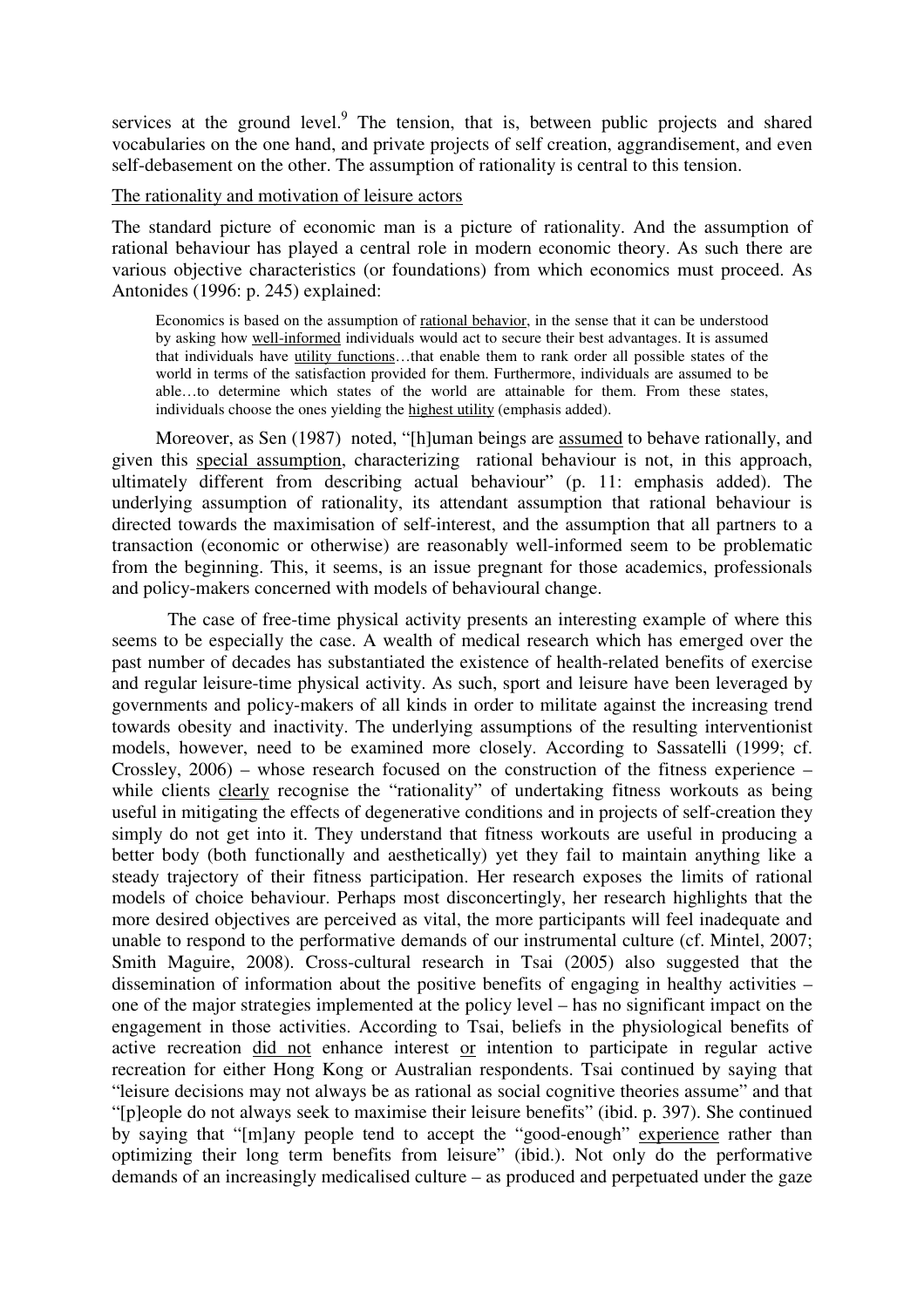of national and regional health campaigns – seem to be rather self-serving, they appear to act somewhat paradoxically as barriers to the very ends they are trying to pursue.

The assumption of rationality as a mediating element between predicted behaviour and actual behaviour is, to borrow from Putnam (2002: p. 44), but a "methodological hope." And the assumption that leisure actors only act upon self-interested motives fails to account for the great variety of loyalties that are attached to very meaning of belonging to a group. Moreover, this assumed homologous relation between predicted and actual behaviour overlooks the fact that boredom, weakness, apathy, self-contempt, despair, and other "experiential" states can make people fail to desire certain prescriptive outcomes (Anderson, 1995; Putnam, 2002). One might believe that something is inherently good yet be unmotivated to desire or choose it – a problem Putnam  $(2002)$  reminds us that is a old as Aristotle's writings about akrasia (weakness of will). Economic actors are assumed to make cost-benefit assessments in the name of maximising self-interest and, moreover, these choices are deemed to isomorphically reflect one's beliefs, intentions, goals, and values. This assumption is foundational even though it is oftentimes not the case. Models of behavioural change seem to be unable to account for this experiential indifference – or seem to proceed ignorant of it in the first place. Moreover, they seem to take for granted that leisure actors are reasonably well-informed despite the fact that asymmetries of all kinds are intrinsic to even the most modest of marketplace exchanges.

#### The problem of normality

Both of the previous sections raise important questions about the definition of normality with respect to leisure policy – but in quite different ways. Rojek's (1995) discussion of Weber and the bureaucratization of society is useful here. At the heart of Weber's discussion, Rojek writes, is the idea that the bureaucratization of society increases calculation, measurement and control – at both the bodily and the societal level. In terms of the body, activities with respect to the objectification, regulation, and standardisation of working bodies abound in current epidemiological research and practice. And, in the case of interventionist models or models of behavioural change, there has been an overwhelming tendency to reify the observational base from which classifications of health can be made. The measurement of obesity through Body Mass Index (BMI) is the clearest case in point. In a recent review of the epidemiological literature, Burkhauser and Cawley (2008; cf. Prentice and Jebb, 2001) found that obesity using BMI is weakly correlated with obesity defined using more accurate measures of fatness (measures of total body fat and body fat percentage) and that obesity defined using BMI resulted in the misclassification of individuals into inappropriate categories. More specifically, the black-white gap in obesity rates changes when one classifies people as obese using alternative methods of analysis (body fat percentage). According to Burkhauser and Cawley, the gap between African American and white females falls by more than half whereas it appears that the distinction between African American and white males – commonly thought of as being insignificant – actually widens significantly. Based on this account at least, it seems as though the class-based stratification of health changes dramatically when obesity is classified through alternative measures. Apart from racial distinctions, Prentice and Jebb (2001) argued that the reification of obesity/health through BMI can result in misleading information relating to infants and children, athletes, military and civil forces personnel among other segments of the population. Moreover, it does not account for weight loss/maintenance through carnal or harmful dieting and exercise techniques (see Crossley, 1995; Featherstone, 1991; Frew and McGillivray, 2005). This, according to Kragelund and Omland (2005), leaves open scepticism about whether obesity is a public health problem at all – or as much of a problem as the popular press would have you believe (cf. Gard and Wright, 2005).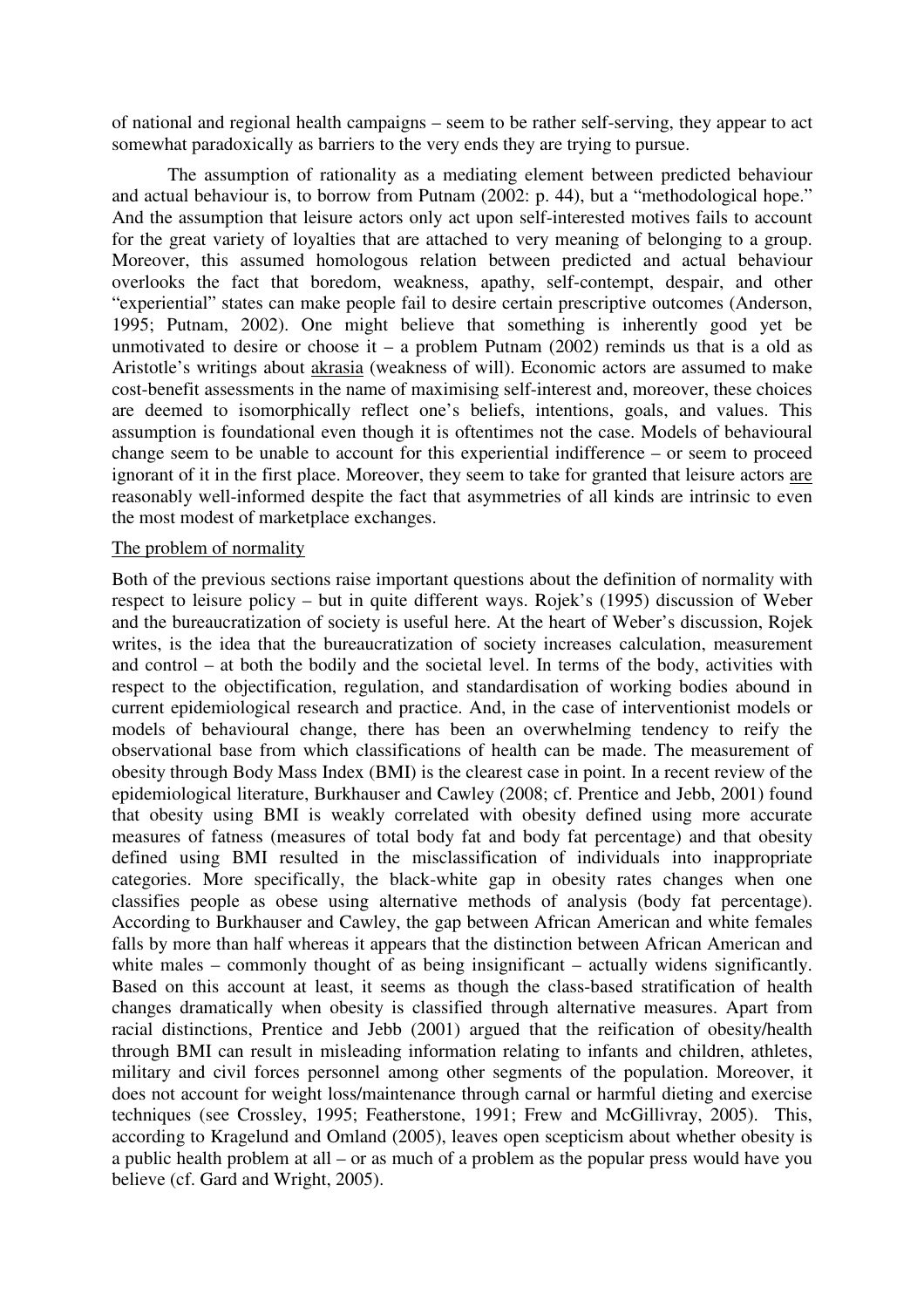At the level of society, Rojek's (ibid.) discussion of access issues with respect to Stonehenge (and heritage attractions more generally) presents an interesting example of how definitions of normality can result in contested leisure spaces. On the charge of the disenchantment of Stonehenge, the state rebuttal was that, in order to manage the sustainability of such sites, these public spaces are maintained to serve the needs of "normal" visitors. As Rojek (1988; 1995) noted, this raises questions about the appropriate definition of "normality" and the place of discriminatory approaches to site management. The case at Stonehenge is a prime example of how leisure can be (and often is) a site for the reproduction of wider socio-cultural inequalities and not merely a vehicle of social or moral progress. While the heritage example represents only one area among many that could be considered contested leisure, it obviously raises some general questions as to the ownership of leisure spaces, the representation of minority groups' needs, the low trust evaluation afforded to certain population sub-groupings, conflict, and social inclusion/exclusion.

### **Conclusion: Planning for leisure from an experiential perspective?**

It seems quite paradoxical that, on the one hand, we have a view of leisure consumption that clearly reflects a fundamental shift towards a more experientially oriented society yet, on the other, we have an attitude towards policy-making and the provision of services that occludes such criteria. There have been various different reasons offered to explain this.

The relative absence of a concern with experiential matters, according to Coalter (1998: p. 23), "is in part explained by a failure to develop a strong body of research in the psychology of leisure." While this might be significant enough in itself, Burton (1996) argues that it is due to an inappropriate fit between the outmoded and archaic ideological approach to leisure provision and the more fluid, protean, and fragmented needs of the market. Highly rational (objectivist) approaches to policy making, according to Burton, "do not meet the needs of [the] diverse and complex mix of people who make up the real world and for whom leisure services are provided." He continued by saying that "[b]y oversimplifying and denying the complicated and often paradoxical characteristics and needs of difference social groups, these models perpetuate policies and delivery systems that are out of step with the complexities of social reality" (p. 26). According to Holbrook (1985; 1995), this tension results not merely because delivery systems are out of step, but rather, because of an indefatigable conflict of interest between both parties to the exchange – a position he seems to have inherited from Veblen. According to Veblen (2007 [1918]: p. 22), who was commenting on the academic ethic in America at the time, "the technologist and the professional man are, like other men of affairs, necessarily and habitually impatient of any scientific or scholarly work that does not obviously lend itself to some practical use." The technologist, he continued, "appreciates what is mechanically serviceable; the professional man…appreciates what promises pecuniary gain; and the two unite with the business-man at large in repudiating whatever does not look directly to such a utilitarian outcome" (p. 22). If business executives, economists, policy-makers, and managers of all kinds are to be considered the Gods of commerce, then Holbrook reminds us that, like the Greek Hermes, they are also the patron of thieves. While they, like Hermes, are the guardians of the marketplace, the inventors and traders, the heralds of information and information exchange, they concern themselves not with what is worth making or communicating, but with what sells. If we want ethics and aesthetics, we will have to look elsewhere. If we seek solace for our experiential misfortunes, we are on our own. The world of the technologist and the professional man is, to borrow from Shilling and Mellor (2007: p. 540), "inherently inhospitable" to matters of this kind.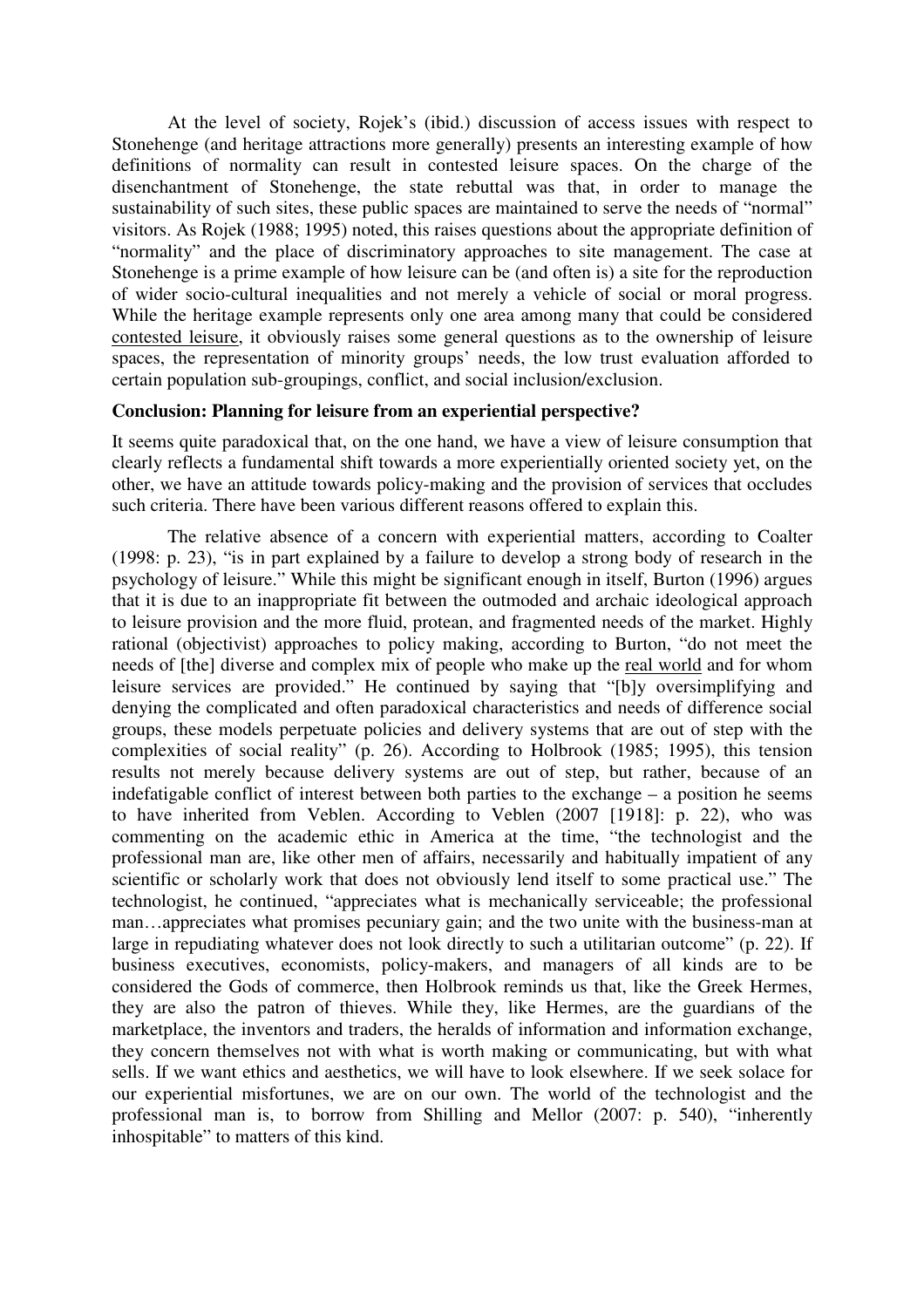While it would be remiss to suggest that we have not moved beyond the brand of Robbinsonian economics that was prevalent in the 1930s in the US, that there has not been a re-evaluation of the modern marketing-management principles outlined by Drucker and his contemporaries, or that the critique of the market in Veblen's 1918 account is an accurate reflection of the position within leisure market today, it is clear that the "snares of objectivism" outlined in this paper are born of the same kind. That is, they all reflect kind of dichotomous thinking that has been central to Western thought; the kind of dichotomous thinking that stems almost exclusively from the logical positivist separation of fact and value; the kind of dichotomous thinking that cultivates objectivist approaches to the provision and management of leisure products and services. The objectivist position is problematic because it allows leisure professionals and policy-makers of all kinds to relativise matters of experiential concern and, as a corollary, dismiss hard ethical questions with respect to the use, misuse, and abuse of leisure services. It has been shown to proceed on tenuous assumptions, lead to the misclassification of significant segments of the population, and propagate non-responsive public services. All of this raises questions with respect to the misrepresentation of needs and the contested nature and ownership of leisure spaces and resources. Moreover, it is within our current economic climate that this type of objectivism has the potential to be particularly prevalent. While it is acknowledged that experiential matters bring many challenges with respect to policy-making and the provision of leisure services, this type of experiential oversight is to be considered one of convenience rather than necessity. At the very least, I hope to have shown how this objectivist position still permeates the leisure tradition at various levels and, moreover, how it is inherently problematic.

For reasons that should be clear at this point, planning for leisure from an experiential perspective is a rather contested issue – perhaps even an oxymoron. It is contested because, despite the increasing occurrence of the term experience to refer to the types and varieties of actions that we call leisure, there still remains a rather noticeable tension between the provision of leisure services and the consumption of leisure experiences. That is, while the experiential consumer has to face the full consequences of their thoughts and feelings as they seek to grant space to emotions, the provision of products and services seems to float several feet above this experiential ground. This much, I hope to have covered in sufficient detail in this paper. It turns out to be an oxymoron if we follow Rorty (1989: p. xv) and "are content to treat the demands of self-creation and human solidarity as equally valid, yet forever incommensurable." A view, no doubt, that challenges standard conventions with respect to the value of leisure in the public domain.

#### **Notes**

- 1. These charges of adjectival intemperance and ideology require some additional warrant. The former can be directed towards a plethora of current experiential theory (in the form of management self-help books) that argue we have outgrown our service-dominant hand-me-downs and have entered into a phase of experiential enlightenment. As a panacea for poor business performance, we must turn ordinary products into extraordinary experiences, "Wow" the customer, engage the customer in a memorable way and so on ad infinitum. Sell the sizzle not the steak and you will be granted ascendency from mere commodity status and the likes. For their part, the experiential perspective has been especially dragged through the mud. Not because the idea of selling experiences is unjustified, but rather, because they fail to say anything new. Marketing-management gurus as far back as Abbott (1955), Alderson (1957), Boyd and Levy (1963), and Holbrook and Hirschman (1982; Hirschman and Holbrook, 1982; cf. Woods, 1981) more recently have offered us at least this much, if not more. As Holbrook (2007: p. 90) aptly put it, "[count] on [the] latecomers to the banquet of customer experiences…to make a meal of it." On the charge of the latter, the picture of consumer experiences portrayed in the literature has failed to adequately uncover the more quotidian aspects of ritualistic, habitual, compulsive, high-risk consumption. Rojek's (1995: pp. 99-101) account of deviant leisure is a testament to how important an issue this is for leisure research.
- 2. See Henderson (2000; 2006) for more on the topic of false dichotomies and leisure research.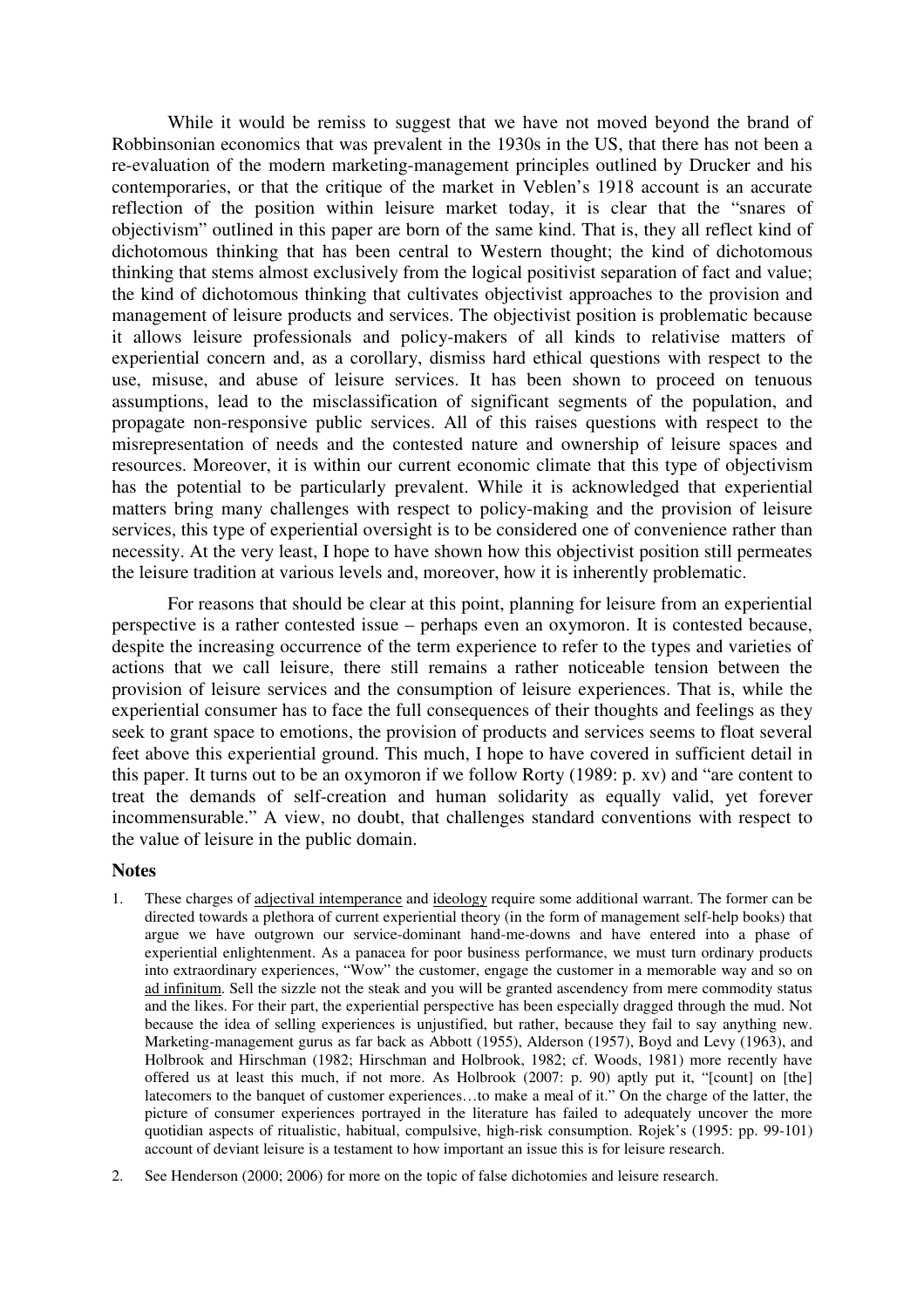- 3. This is a play on A.J. Ayer's famous treatise Language, Truth and Logic (Ayer, 1990 [1936]).
- 4. An important notion echoed in Putnam (2002) and Burton (1996) must be specified here, lest we underwrite the force of the positivistic movement outside of science. Putnam distinguishes between a mere distinction and a metaphysical dichotomy. Using John Dewey as his example, Putnam explains that, although Dewey's philosophical project entailed the foundering of a great many dualisms, it is a great misunderstanding to infer that he was, at the same time, attacking all philosophical distinctions. According to Putnam, "[n]othing could be further from the truth" (p. 9). As Burton (1996: p. 19) noted, "[d]ifficulties occur not because dichotomies are developed as analytic tools for problem identification and investigation, but because researchers and policymakers so often treat them not as intellectual constructs but as naturally occurring phenomena." There is a "fuzziness," Putnam suggests, between what should be considered an ordinary distinction and a metaphysical dichotomy and, for the logical positivists at least, the nature of facts and values fell under the latter remit – with rather deleterious consequences it must be added.
- 5. My use of "objectivism" here follows Bernstein (1983: p. 8). Although it is certainly crude to equate logical positivism with objectivism ipso facto, the latter provides a useful label for covering all of those disparate areas that have (explicitly or implicitly) been affected by it or lie closely alongside it. As Bernstein noted, "[b]y "objectivism," I mean the basic conviction that there is or must be some permanent, ahistorical matrix…to which we can ultimately appeal in determining the nature of rationality, knowledge, truth, reality, goodness, or rightness." Moreover, since the notion that value judgements are subjective is deeply imbricated in Western narratives, the use of the objectivist label seems quite logical for heuristic purposes.
- 6. As opposed to "postmodern" marketing management (see Brown, 1995; Firat and Schultz II, 1997; Firat and Venkatesh, 1995; Firat, Dholakia and Venkatesh, 1997).
- 7. McNamee (1994) offered R.S. Peters as an example of someone who has articulated an objectivist position and described how his own position "will resist such an asocial, ahistorical and timeless vantage point" (p. 290).
- 8. Some examples of this line of thought were clearly evident in a number of presentations given at LSA 2009. For example, Richard Bailey's critical examination of the popular claim that sport and leisure contribute to the development of young people's well-being; Andrew Adams', Muir and Nichols', and Tony Charlton's discussion of the tendency to conflate the delivery of community sport and leisure with the promotion of social capital and achievement of shared social objectives; and Marlies Brinkhuijsen's research on the failure to cater for multiple (and often conflicting) leisure meanings in landscape design in the Dutch countryside.
- 9. According to Garrod and Fyall (2000) the curatorial approach designates those facets of property management that involve the preservation, maintenance, and (at times) the restoration of valued historic monuments and artefacts. According to Mason (2004), it involves the celebration, care for, and interpretation of valued individual monuments. Professionalisation of historic preservation and management, they described, naturally went hand-in-hand with the curatorial approach because "it presupposes a group of experts who know how to identify valued artefacts or monuments and how to care for them" (p. 141). Abutted to this is the notion that issues of financial solvency and public access enter into the decision-making process only is a secondary manner.

# **References**

Abbott, L. (1955) Quality and competition. New York: Columbia University Press.

Alderson, W. (1957) Marketing and executive action. Homewood, IL: Irwin.

- Anderson, E. (1995) Value in ethics and economics. Cambridge, MA: Harvard University Press.
- Antonides, G. (1996) Psychology in economics and business  $(2<sup>nd</sup> Ed.)$ . Dordrecht, Netherlands: Kluwer.
- Arnould, E.J. and Price, L.L. (1993) 'River magic: Extraordinary experience and the service encounter', Journal of Consumer Research Vol. 20, No. 1: pp. 24-45.
- Ayer, A.J. (1990 [1936]) Language, truth and logic. London: Victor Gollancz Ltd.
- Bernstein, R.J. (1983) Beyond objectivism and relativism: Science, hermeneutics, and praxis. Philadelphia: University of Pennsylvania Press.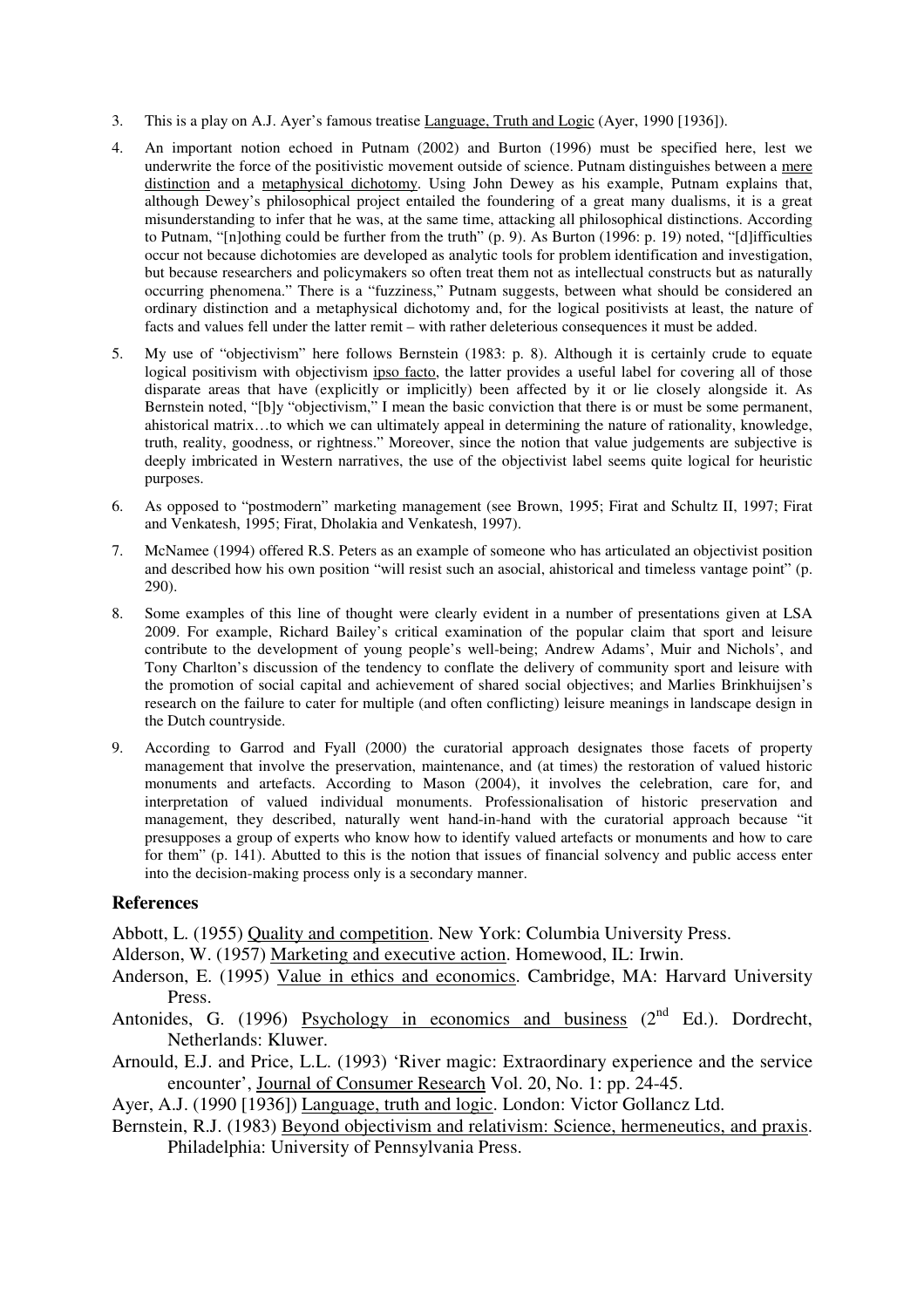- Bernstein, R.J. (2005) 'The pragmatic turn: The entanglement of fact and value', in Y. Ben-Menahem (ed) Hilary Putnam. Cambridge, MA: Cambridge University Press, 251- 266.
- Boyd Jr., H. and Levy, S.J. (1963) 'New dimensions in consumer analysis', Harvard Business Review Vol. 41, No. 6: pp. 129-140.
- Brown, S. (1995) Postmodern marketing. London: Routledge.
- Burkhauser, R.V. and Cawley, J. (2008) 'Beyond BMI: The value of more accurate measures of fatness and obesity in social science research', Journal of Health Economics Vol. 27, No. 2: pp. 519-529.
- Burton, T.L. (1996) 'Safety nets and security blankets: False dichotomies in leisure research', Leisure Studies Vol. 15, No. 1: pp. 17-30.
- Carù, A. and Cova, B. (2003) 'Revisiting consumption experience: A more humble but complete view of the concept', Marketing Theory Vol. 3, No. 2: pp. 167-186.
- Celsi, R., Rose, R. and Leigh, T. (1993) 'An exploration of high-risk leisure consumption through sky-diving', Journal of Consumer Research Vo. 20, No. 1: pp. 1-23.
- Coalter, F. (1995) 'Compulsory competitive tendering: a missed opportunity?', Managing Leisure Vol. 1, No. 1: pp. 3-15.
- Coalter, F. (1998) 'Leisure studies, leisure policy and social citizenship: the failure of welfare or the limits of welfare', Leisure Studies Vol. 17, No. 1: pp. 21-36.
- Crossley, N. (1995) 'Merleau-Ponty, the elusive body and carnal sociology, Body & Society Vol. 1, No. 1: pp. 43-63.
- Crossley, N. (2006) 'In the gym: Motives, meanings and moral careers', Body & Society Vol. 12, No. 3: pp. 23-50.
- Dawson, D. (1984) 'Phenomenological approaches to leisure research', Recreation Research Review Vol. 11, No. 1: pp. 18-23.
- Drucker, P.F. (2007) The essential Drucker. Oxford: Butterworth-Heinemann.
- Featherstone, M. (1991) Consumer culture and postmodernism. London: Sage.
- Firat, A.F. and Schultz II, C.J. (1997) 'From segmentation to fragmentation: Markets and marketing strategy in the postmodern era', European Journal of Marketing Vol. 31, No. 3/4: pp. 183-207.
- Firat, A.F. and Venkatesh, A. (1995) 'Liberatory postmodernism and the reenchantment of consumption', Journal of Consumer Research Vol. 22, No. 3: pp. 239-267.
- Firat, A.F., Dholakia, N. and Venkatesh, A. (1995) 'Marketing in a postmodern world', European Journal of Marketing Vol. 29, No. 1: pp. 40-56.
- Frew, M. and McGillivray, D. (2005) 'Health clubs and body politics: Aesthetics and the quest for physical capital', Leisure Studies Vol. 24, No. 2: pp. 161-175.
- Gadamer, H.G. (2004 [1975]) Truth and method. London: Continuum.
- Gard, M. and Wright, J. (2005) The obesity epidemic: Science, morality and ideology. London: Routledge.
- Garrod, B. and Fyall, A. (2000) 'Managing heritage tourism', Annals of Tourism Research Vol. 27, No. 3: pp. 682-708.
- Harper, W. (1981) 'The experience of leisure', Leisure Sciences Vol. 4: pp. 113-126.
- Harper, W. and Hultsman, J. (1992) 'Interpreting leisure as text: The whole', Leisure Studies Vol. 11, No. 3: pp. 233-242.
- Hemmingway, J. (1995) 'Leisure studies and interpretive social inquiry', Leisure Studies Vol. 14, No. 1: pp. 32-47.
- Henderson, K.A. (2000) 'False dichotomies, intellectual diversity, and the "either/or" world: Leisure research in transition', Journal of Leisure Research Vol. 32, No. 1: pp. 49-53.
- Henderson, K.A. (2006) 'False dichotomies and leisure research', Leisure Studies Vol. 25, No. 4: pp. 391-395.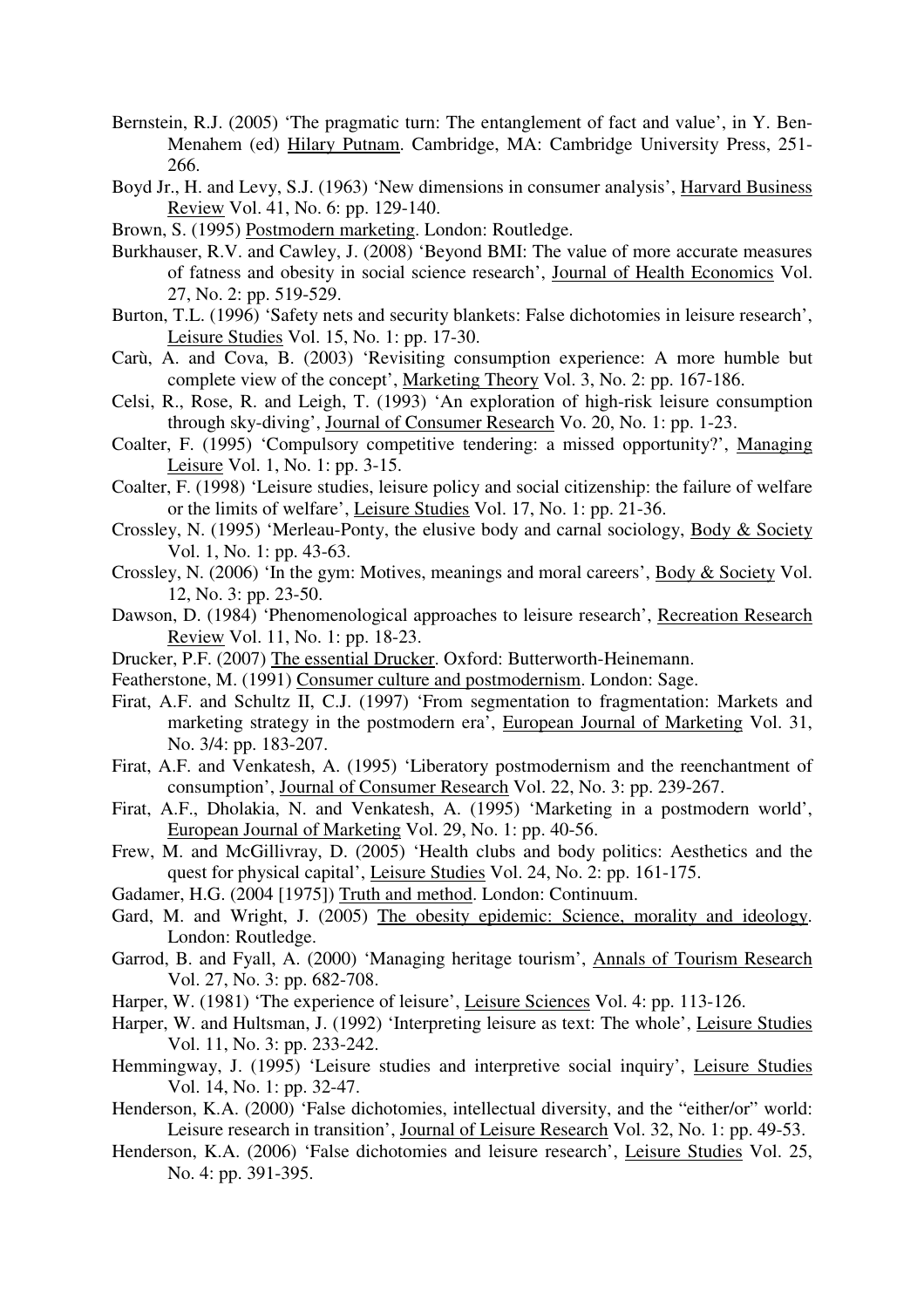- Hirschman, E.C. (1989) 'Consumer behavior theories as heroic quest', in T. Srull (ed) Advances in Consumer Research (Volume 16). Provo, UT: Association for Consumer Research, pp. 639-646.
- Hirschman, E.C. and Holbrook, M.B. (1982) 'Hedonic consumption: Emerging concepts, methods and propositions', Journal of Marketing Vol. 46, No. 3: pp. 92-101.
- Holbrook, M.B. (1985) 'Why business is bad for consumer research', in E.C. Hirschman and M.B. Holbrook (eds) Advances in Consumer Research (Volume 12). Provo, UT: Association for Consumer Research, pp. 145-156.
- Holbrook, M.B. (1995) Consumer research: Introspective essays on the study of consumption. Thousand Oaks, CA: Sage.
- Holbrook, M.B. (ed) (1999) Consumer value: A framework for analysis and research. London: Routledge.
- Holbrook, M.B. (2007) 'The consumption experience Something new, something old, something borrowed, something sold: Part 2', Journal of Macromarketing Vol. 27, No. 1: pp. 86-96.
- Holbrook, M.B. and Hirschman, E.C. (1982) 'The experiential aspects of consumption: Consumer fantasies, feelings, and fun', Journal of Consumer Research Vol. 9, No. 2: pp. 132-140.
- Holbrook, M.B. Chestnut, R.W., Oliva, T.A. and Greenleaf, E.A. (1984) 'Play as a consumption experience: The roles emotions, performance, and personality in the enjoyment of games', Journal of Consumer Research Vol. 11, No. 2: pp. 728-739.
- Howe, C. (1991) 'Considerations when using phenomenology in leisure inquiry: Beliefs, myths, and analysis in naturalistic research', Leisure Studies Vol. 10, No. 1: pp. 49- 62.
- Hultsman, J. and Harper, W. (1992) 'Interpreting leisure as text: The part', Leisure Studies Vol. 11, No. 2: pp. 135-146.
- Kragelund, C. and Omland, T. (2005) 'A farewell to body-mass index?', The Lancet Vol. 366, No. 9497: pp. 1589-1591.
- Kuhn, T.S. (1962) The structure of scientific revolutions. Chicago, IL: University of Illinois Press.
- Magee, B. (2001) Talking philosophy: Dialogues with fifteen leading philosophers. Oxford: Oxford University Press.
- Mason, R. (2004) 'Historic preservation, public memory, and the making of modern New York city', in M. Page and R. Mason (eds) Giving preservation a history: Histories of historic preservation in the United States. New York: Routledge, pp. 131-162.
- McNamee, M. (1994) 'Valuing leisure practices; towards a theoretical framework', Leisure Studies Vol. 13, No. 4: pp. 288-309.
- Mintel (2007) Exercise/fitness habits: Fad or modern lifestyle? Retrieved May 5 2009, from http://academic.mintel.com.ditlib.dit.ie/sinatra/oxygen\_academic/my\_reports/display/i d=232181&anchor=atom/display/id=298115/display/id=298040?select\_section=2980 41.
- Neville, B. (1992) 'The charm of Hermes: Hillman, Lyotard, and the postmodern condition', Journal of Analytical Psychology Vol. 37, No. 3: pp. 337-353.
- Poria, Y. and Ashworth, G. (2009) 'Heritage tourism Current resource for conflict', Annals of Tourism Research Vol. 36, No. 3: pp. 522-525.
- Prentice, A.M. and Jebb, S.A. (2001) 'Beyond body mass index', Obesity Reviews Vol. 2, No. 3: pp. 141-147.
- Putnam, H. (1995) 'Objectivity and the science-ethics distinction', in M.C. Nussbaum and A.K. Sen (eds) The quality of life. Oxford: Clarendon Press, pp. 143-157.